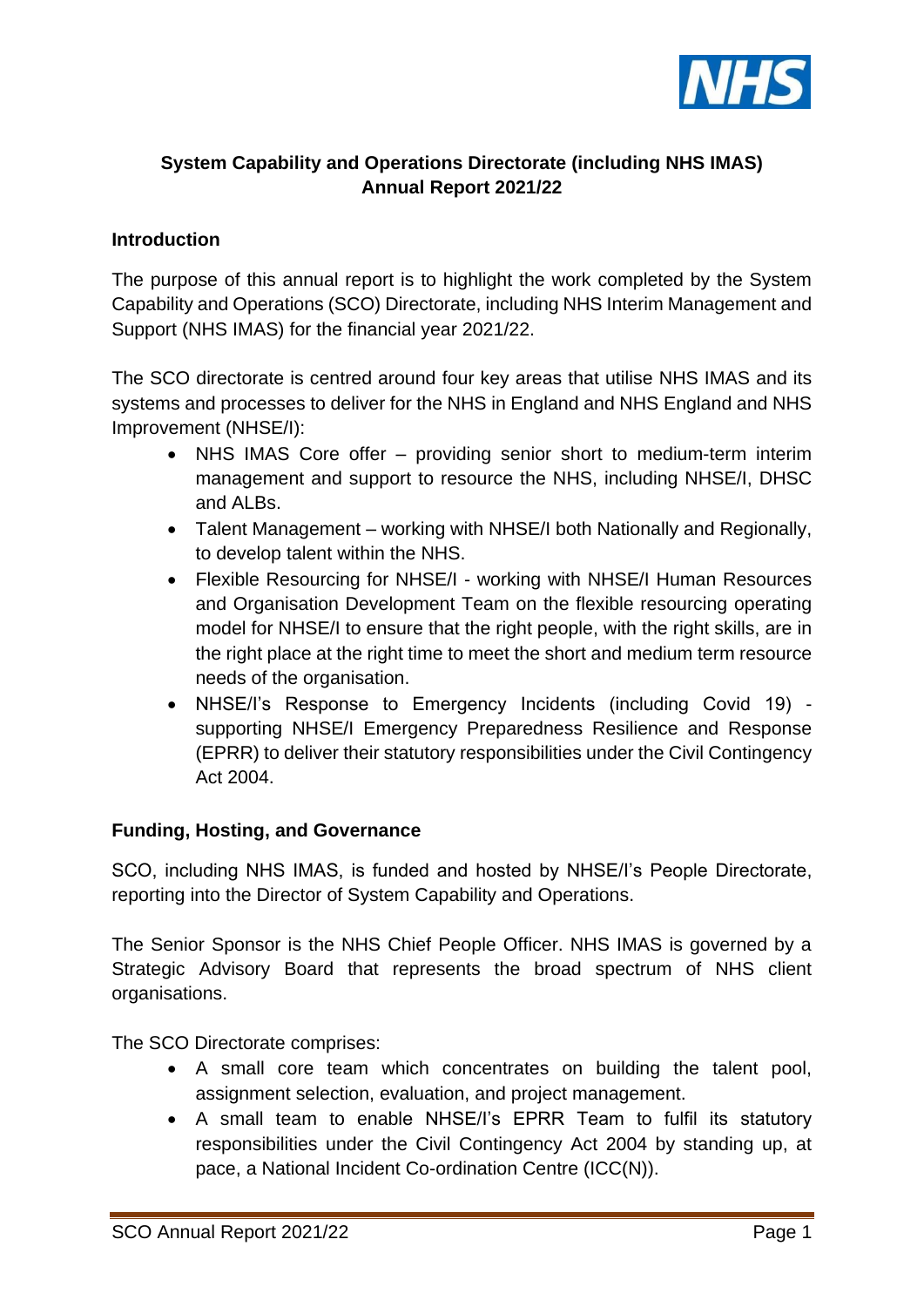

- Over 800 pool members including Partners, NHS staff and carefully selected independent consultants.
- Over 250 volunteers from NHSE/I registered to work in both the ICC(N) and respond to any future National Incidents.
- Specialist pools of individuals to support a number of talent and transformation programmes across the NHS.

# **Achievements**

During 2021/22 SCO achieved the following against the four key priorities from the Business Plan:

#### **NHS IMAS Core Business**

NHS IMAS has been operating successfully for over 14 years. Since its inception, NHS IMAS has had a gross turnover in excess of £98.9 million, producing overall savings for the NHS estimated at £57.9 million

The commitment to support the NHS, to embed sustainable change and save money, has been, and continues to be, at the forefront of everything that SCO delivers. In 2021/22 alone the gross turnover for NHS IMAS was almost £8 million with an estimated saving to the NHS of almost £3.45 million. Costs are benchmarked against private sector alternatives, and it is estimated the equivalent cost to the NHS would have been over £11.4 million at prevailing market rates.

The high rate of savings to the NHS can be attributed to the team maintaining an average of 163 NHS IMAS assignments managed at any one time, finishing the year with 166 live assignments meeting the business plan target of managing between 150 – 170 live assignments at any one given time.

Feedback from clients continues to be positive with 100% of clients stating that they would use NHS IMAS again and 100% stating that in their experience, NHS IMAS was good value compared to independent consultancies. Further comments received from clients during feedback calls included:

"Fantastic value for money. The pool member is a high calibre individual displaying strong consultancy skills, likeable attitude, and flexibility at a much lower cost." - NHS England and NHS Improvement Director

Alongside the increased number of assignments NHS IMAS supported during 2021/22, the team were successfully able to exceed the busines plan target increasing the NHS pool by 11.5% registering 37 new NHS pool members and 45 new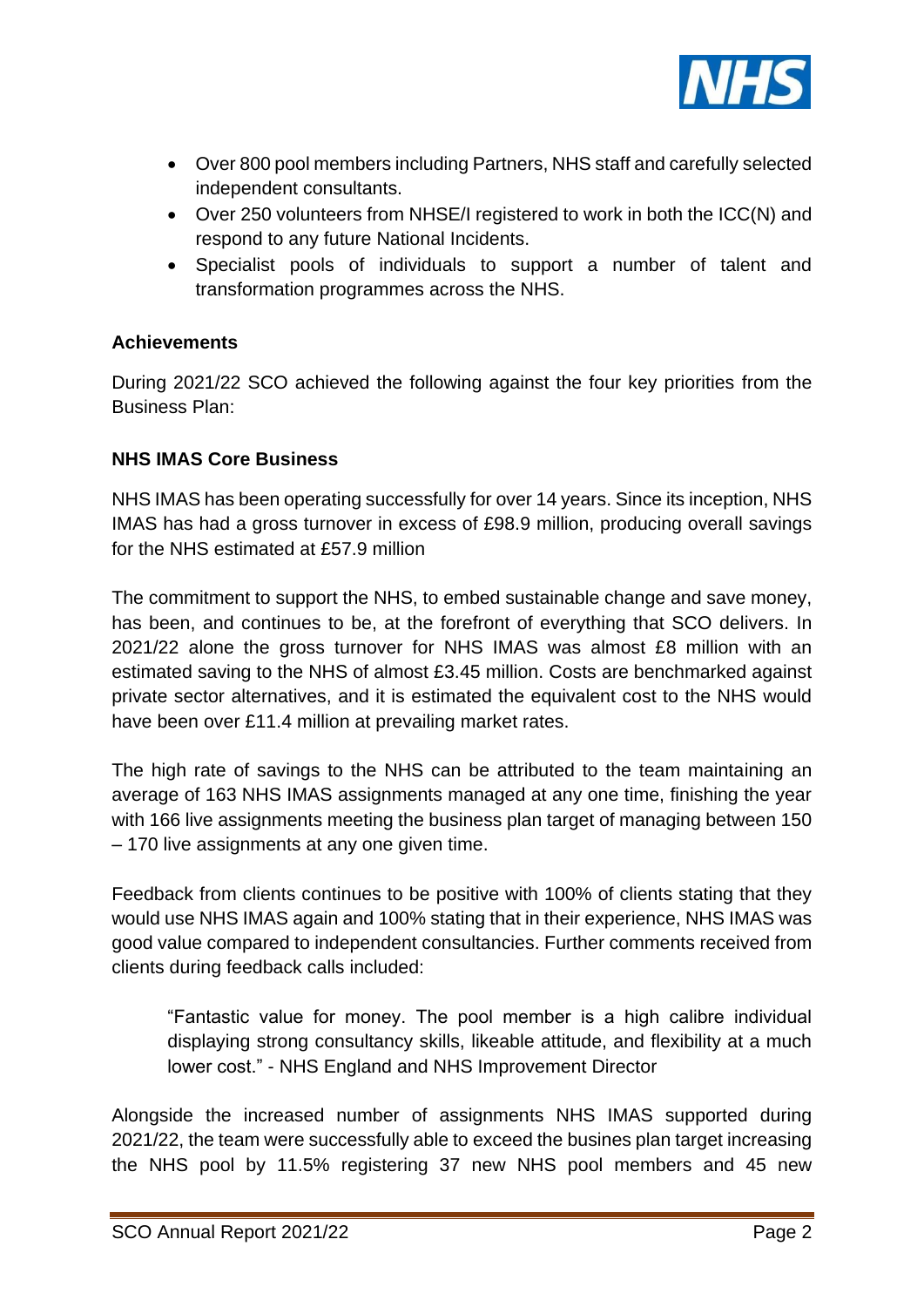

independent pool members in 2021/22. High quality candidates continued to join both the NHS and independent pools throughout the year, enabling NHS IMAS to continue to source high calibre individuals to fulfil assignment requests. NHS IMAS finished the 2021/22 year with a total of 822 pool members which includes individuals registered for talent management programmes.

NHS IMAS is committed to developing NHS staff joining the pool with a variety of learning and development activities. For example, a seventh cohort of NHS pool members successfully completed the Introduction to Consultancy and Facilitation Skills blended learning course. The course helps prepare NHS staff to undertake assignments in other organisations by providing them with the tools and techniques when operating in an interim role and undertaking a consultancy assignment.

Feedback from the seven cohorts has been overwhelmingly positive with 100% of participants indicating that they learnt new skills and techniques that they would go on to use and share within their current roles and organisations as well as using them during NHS IMAS assignments. An eighth cohort is planned for 2022/23.

NHS IMAS also hosted six webinar training sessions with over 350 pool members benefitting from these training sessions exceeding the business plan target. All sessions received positive feedback. These sessions were delivered in conjunction with NHS IMAS Partners and very senior experienced NHS leaders, who were able to share good practice and learning gathered from within their own organisations.

The webinars covered a variety of topics such as:

- Update on the impact of new Health and Care Bill
- A Personal perspective of forming an Integrated Care System
- An introduction to Consultancy skills
- Discharge to Assess

# **Long Term Plan and People Plan**

NHS IMAS assignments also supported the Long Term Plan and People Plan objectives. Throughout 2021/22, NHS IMAS carried out assignments in all types of NHS organisations across England, including National Organisations, Acute Trusts, Foundation Trusts (FTs), Community Trusts, Ambulance Trusts, Commissioning Support Units (CSUs), Clinical Commissioning Groups (CCGs) and Academic Health Science Centres.

For example, NHS IMAS worked with an Ambulance Service NHS Trust by providing senior management expertise to deliver an Integrated Clinical Assessment Service as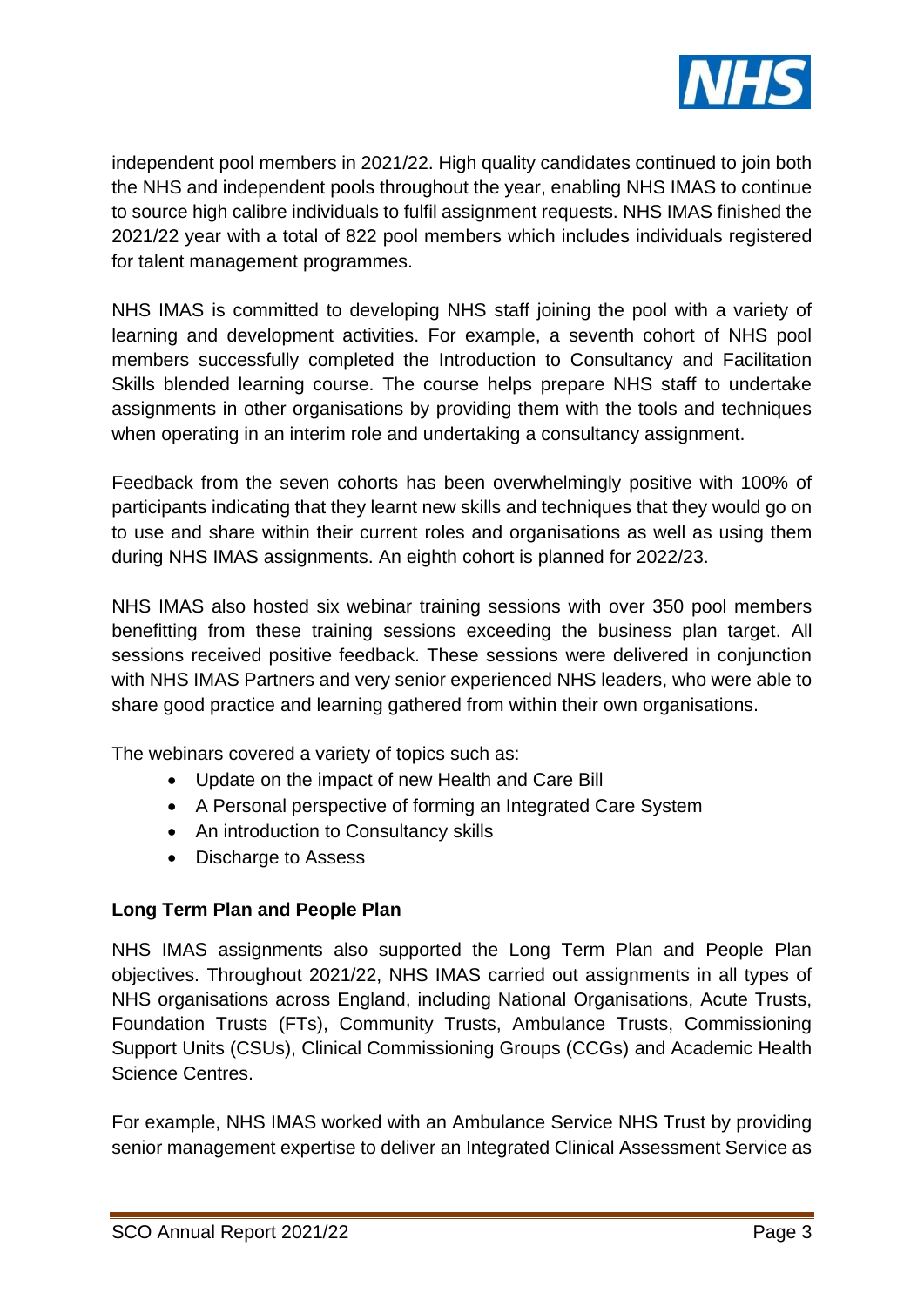

part of a large-scale transformation programme to improve patient care, prevent illness and tackling health inequalities.

The team also provided an Assurance Workforce Lead to implement a workforce strategy pilot, working with an NHS Foundation Trust, developing effective recruitment and retention policies for staff members; and resourced a Director of Workforce Strategy to support NHSE/I's development of a workforce data and informatics strategy and future workforce priorities for Phase 4 planning guidance and People Plan to support the whole NHS workforce.

NHS IMAS worked with the NHS to provide assistance to a new digital programme that enabled improved services and patient access. This included programme management expertise to deliver Frontline Digitisation and supported the New Hospital programme to accelerate the uptake of technology, identify digital investment priorities and drive the digitisation of integrated care systems

The team has worked with NHS organisations across England to improve staff health and wellbeing by resourcing, placing, and deploying experienced subject matter leaders on assignment in order to deliver these objectives.

Through NHS IMAS, a Director of People and Corporate Services was placed at a CCG to lead on the delivery of the CCG People Plan, improving communication and engagement to improve the health and wellbeing of all staff members. Again, through NHS IMAS, an Organisational Assurance Director was placed at an Ambulance Service NHS Trust to assist with the reset, recovery and teambuilding required due to the organisational impact of the Covid-19 pandemic.

NHS IMAS has helped resource a Clinical Lead for Workforce Race Equality Standard (WRES) to develop and implement proposals on the future of the WRES programme, providing a national picture of WRES in practice to colleagues, organisations and the public on the developments in the workforce race equality agenda to drive improvement.

NHS IMAS has worked alongside health organisations to improve patient and health outcomes by utilising subject matter expertise to deliver new ways of working. For example, NHS IMAS resourced an Assistant Director of Delivery and Performance to provide leadership on the planning and performance component of elective care transformation and provided skilled improvement and turnaround leaders at a challenged NHS Foundation Trust to conduct detailed diagnostic reviews of waiting lists, undertaking a demand and capacity analysis across pathways and providing recommendations for change to effectively manage their recovery programmes.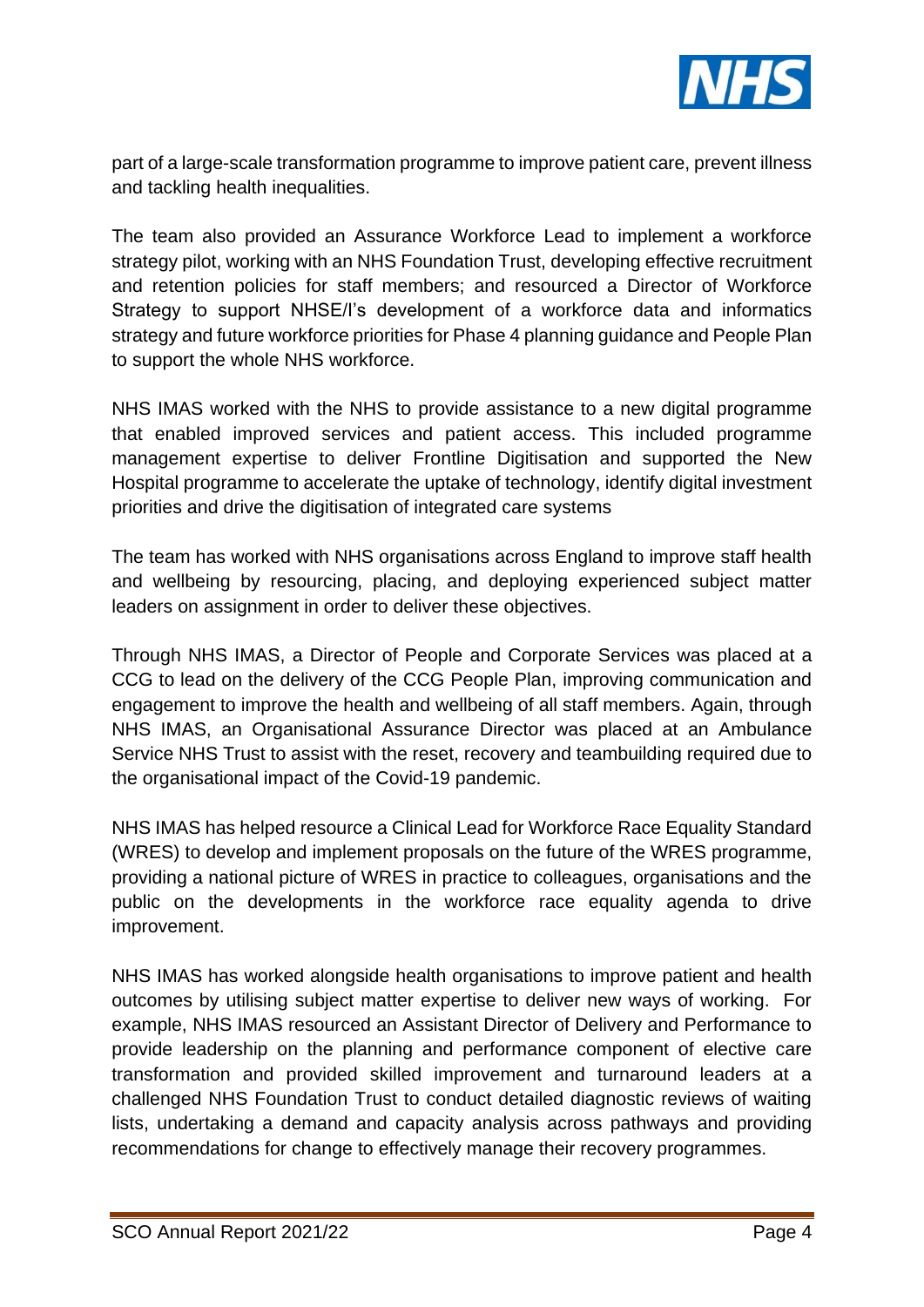

### **Talent Management**

SCO works with NHSE/I colleagues to deliver the best possible support to retain talent in the NHS and develop future healthcare leaders. SCO do this by working with NHSE/I to develop its internal Talent Management Programme and the facilitation of stretch assignments.

SCO offers talent pool members access to a variety of interim opportunities across all NHS organisations and specialities. It also supports talent pool members whilst on assignment, with coaching, mentoring and other development opportunities to enable the individual to successfully deliver whilst gaining experience and expertise to apply for permanent roles.

SCO shared expertise and learning with the NHS to develop and retain future healthcare leaders by: -

- Working with the seven Regional Talent Management Programme Boards to re-establish support as required during 2021/22 and develop its internal Talent Management Programme and facilitation of stretch assignments.
- Assisting the NHS England and NHS Improvement Talent Data Strategy Group to provide direction to the Talent Insights Team on how the data that is required to inform the national talent strategy and approach is collected, analysed and deployed.

Other talent schemes supported by SCO include:

- Working nationally to create and oversee the Chief Nursing Officer Exceptional Leaders Network.
- Managing a bespoke register of experienced Improvement Directors who can be deployed to work in challenged organisations across the NHS.
- Identifying and managing a bespoke register of individuals with significant Infection Prevention and Control (IPC) experience to provide Trusts with intensive support, as commissioned by the National IPC Programme Lead.
- Established a bespoke register to provide NHSE/I access to senior clinical expertise to be deployed to support an incident requiring clinical resources.
- Supported NHSE/I with a register of individuals that have experience in managing Children and Young People's Services to assist organisations who require specialist input in these areas.

# **Flexible Resourcing for NHSE/I**

SCO continues to play a pivotal role in working alongside NHSE/I's Human Resources and Organisational Development colleagues with its resourcing and deployment operating model.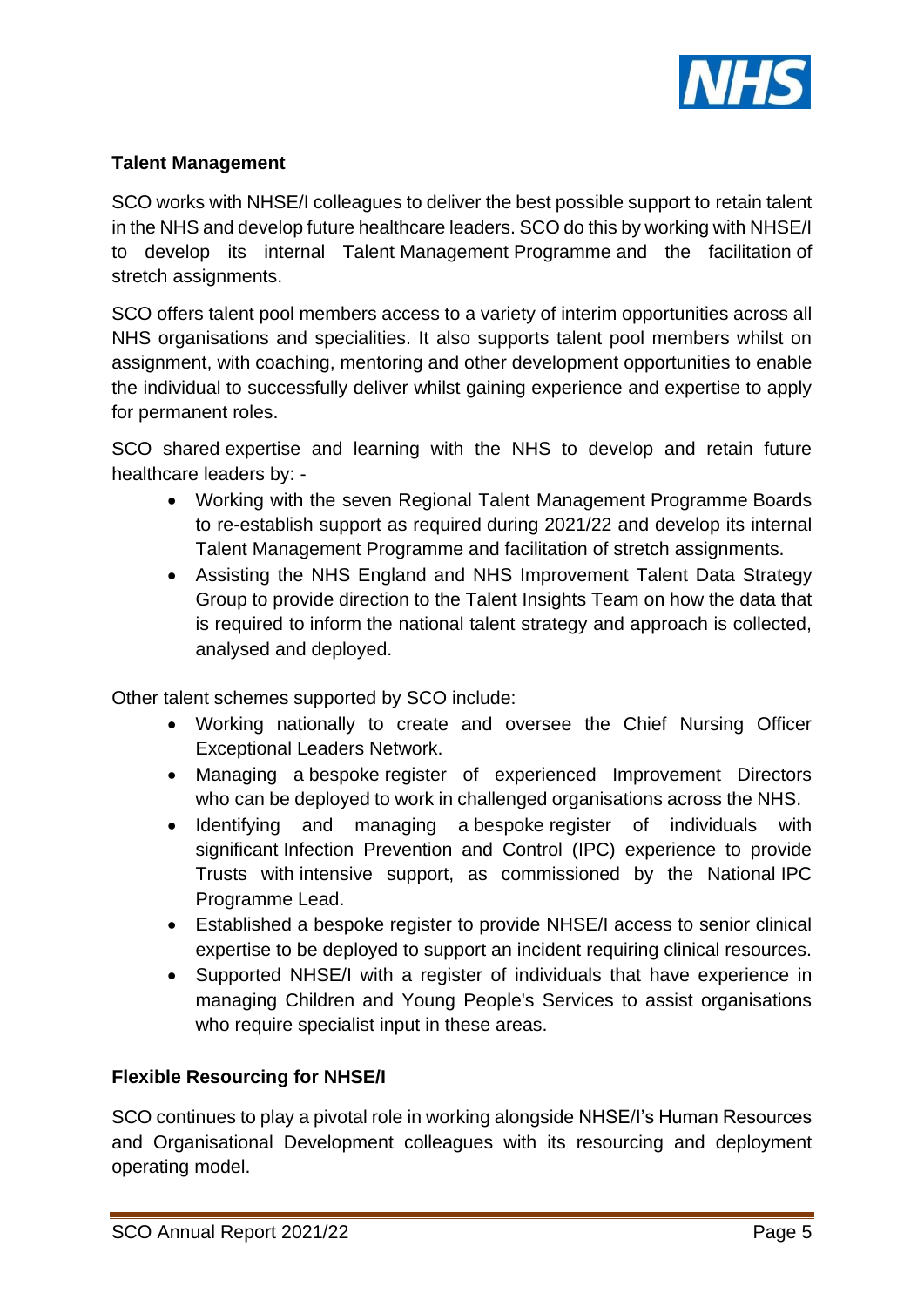

SCO has helped this programme by establishing ways of working such as refining a 'front door' deployment process to deliver the organisation's priorities and developing processes to support flexible resourcing across the organisation, including regions and NHSE/I's deployment of resources to priority programmes.

Examples of how SCO has supported NHSE/I through the flexible resourcing model include:

- Worked with the NHSE/I Elective Recovery Programme to improve the performance of 13 challenged systems to give patients better access to care.
- Provided a Head of Operations for Vaccination Centres and Community Pharmacy to develop operational guidance in line with national policy to improve accessibility and uptake of the Covid-19 vaccination.
- Supported the implementation of the "Kark Review" recommendations, redesigning the current "Fit and Proper Persons Test" to ensure that senior staff who are responsible for quality and safety of care are capable for their roles.

# **NHSE/I Response to Emergency Incidents**

During 2021/22, SCO continued to be commissioned to provide specific support to the organisation's response to Covid-19 and to co-ordinate the deployment, at pace, of internal staff to respond to the National Incident including the provision of a 24/7 on call response for EPRR.

SCO continued to advise and work with the NHSE/I National EPRR team in the development and continued operation of the National Incident Co-ordination Centre (ICC(N)). This work enabled the co-ordination of over 250 volunteers and successfully managed, in conjunction with demand, a total of 3,515 shifts for the ICC(N) during 2021/22. This included the resourcing and management of 3,013 shifts for the National Vaccination Operation Centre, which ensured the co-ordination of the vaccination programme roll-out, adapting to the changing demands on the workstream and continued delivery of the programme.

SCO resourced, placed and deployed skilled senior leaders on 74 Covid-19 assignments, supporting high profile workstreams including: The Vaccination Programme (nationally and locally); Covid-19 response (nationally and locally); Personal Protection Equipment (PPE) reuse, innovation and sustainability and Covid-19 Testing.

SCO established, at pace, a mechanism within the ICC(N) to assist NHSE/I's response to the Afghanistan Repatriation and the Ukrainian crisis, focussing on supplies, workforce and DHSC liaison. The team also contributed to the management of the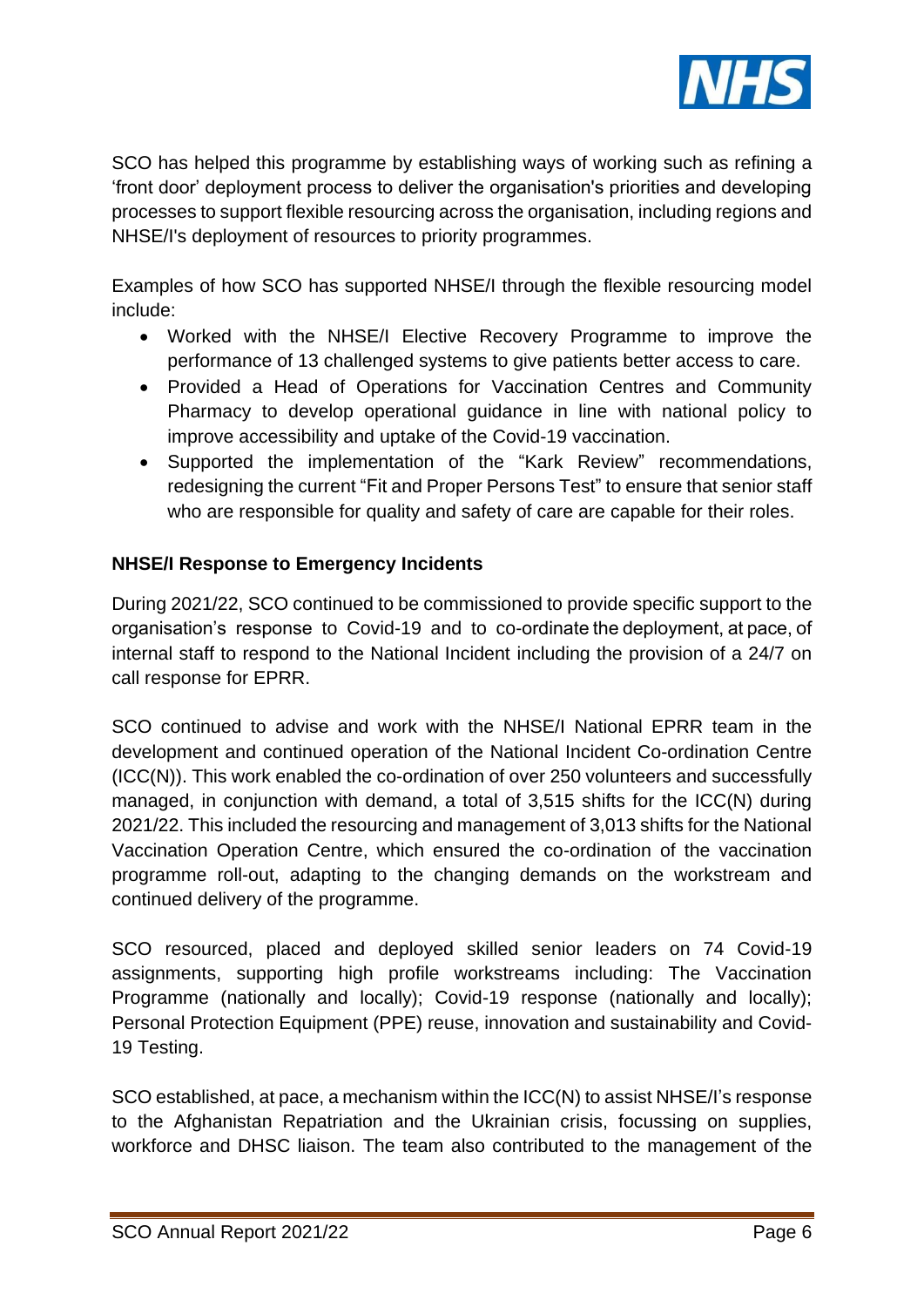

NHS's intensive bed capacity and responded to supply and demand challenges throughout the system.

The Reservists Operating Model developed by NHS IMAS has been recognised as an integral part of any future response and is being developed as part of the new Operations Centre capability going forward. This is a reflection of the continued work SCO has completed in conjunction with EPRR in the recruiting and training of 48 new Reservists.

In addition, SCO has continued to support NHSE/I in their response to Covid-19 by providing Incident Directors to the ICC(N) to lead the co-ordination of NHSE/I's response to the pandemic to ensure organisations can provide the best quality service for patients.

#### **Quality Management System**

In 2021/22 SCO was again successful in maintaining the International Standards ISO 9001:2015 and ISO 14001:2015, following a re-assessment to maintain certification in January 2022.

The service has successfully held ISO standards for 11 years to ensure the highest operational standards are maintained. The first, a Quality Management System, which is certified to the international standard ISO 9001:2015 and the second, an Environmental Management System, which is certified to the standard ISO 14001:2015.

During the Audit by a new certification body, Approachable Certification Ltd, the Lead Auditor assessed all aspects of work. The Assessor commented that "the System Capability and Operations Directorate (SCO) had accrued many benefits for having such established and documented systems in facilitating all staff now working from home full time and this success was due to the commitment from the Senior Leadership team."

Following the audit, the Auditor stated in their report that:

*"It was pleasing to note that not only does the System Capability and Operations (SCO) Directorate comply to the requirements of the ISO standards but does so as a means to achieve consistency of service delivery and support an ethos of continual improvement, above and beyond compliance."*

Specifically aligning to the 14001:2015 Environmental Management System, SCO along with the vast majority of NHSE/I staff, continued home working arrangements in